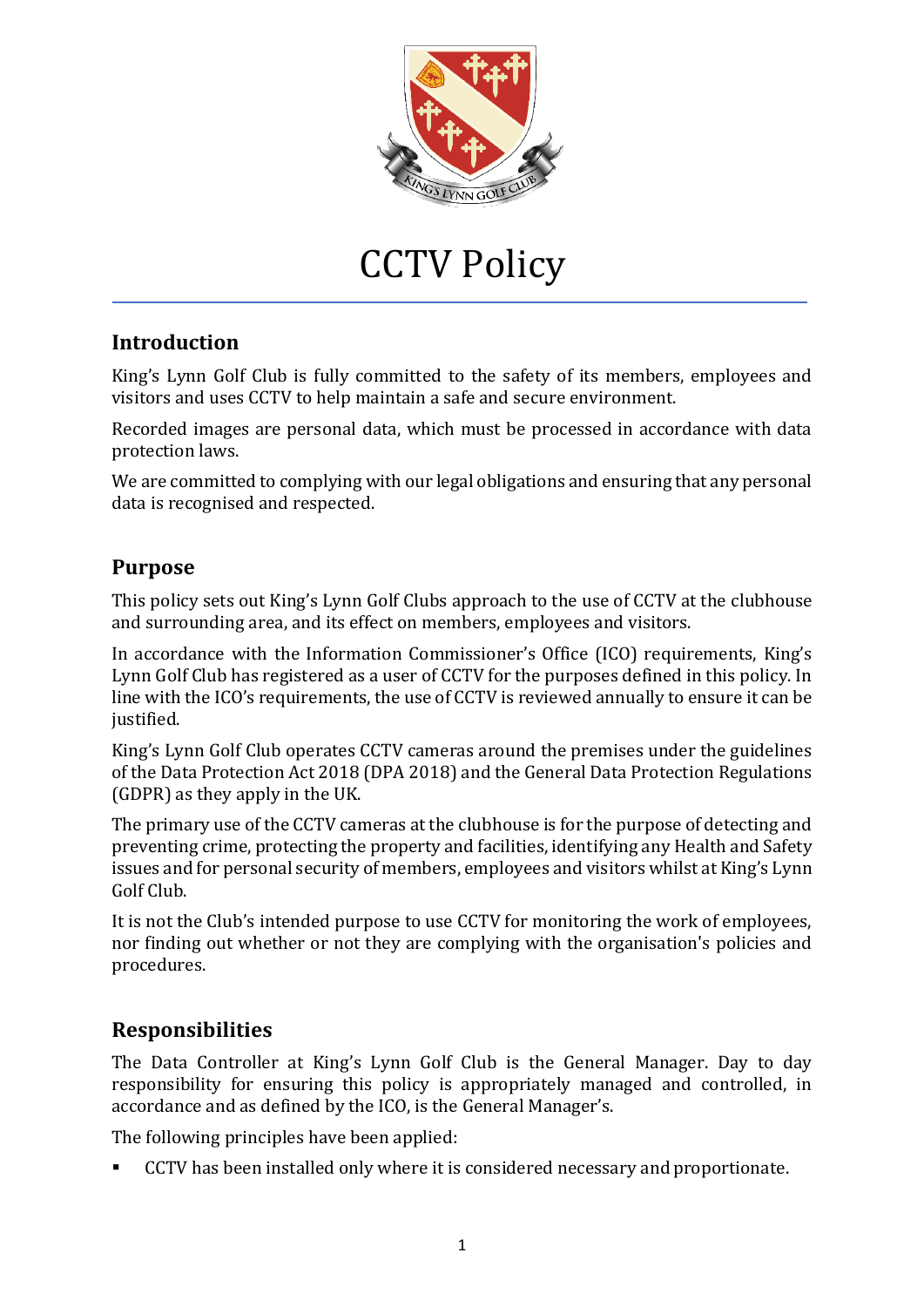- The Club has ensured that all cameras are set up in a way that ensures that there is minimal intrusion of privacy, and that any intrusion is fully justified.
- Signs are displayed prominently to inform members, employees and other individuals (e.g., visitors) that CCTV is in use.
- No images and information will be stored beyond those which are strictly required for the stated purpose of a surveillance camera system.
- Access to retained images and information will be restricted, with clearly defined rules on who can gain access.
- It is not the intention that CCTV at the clubhouse will be used to monitor the quality and amount of work completed by an employee.
- Surveillance images and information will be subject to appropriate security measures to safeguard against unauthorised access and use.
- Fair processing requirements will be observed at all times.
- Any decision regarding any future CCTV camera installations would be for the Management Board and would consider privacy requirements and a cost-benefit assessment.

### **Procedures**

Live CCTV footage can only be viewed by:

- The General Manager or Assistant to the General Manager.
- The Club Professional.
- Management Board members.
- Other employees of King's Lynn Golf Club, but only with the permission of the above.

Recorded CCTV footage can only be reviewed (not deleted or amended) by:

- The General Manager or Assistant to the General Manager.
- The Club Professional.
- Management Board members
- Other employees of King's Lynn Golf Club but only with the permission of the above.
- **•** The Police, under the supervision of the General Manager or the Assistant to the General Manager.

Camera surveillance will be maintained at all times and footage continuously recorded and held on system memory for a period of up to 28 days.

Access to the on-site system is password protected. The General Manager is responsible for the system's maintenance and receives full training to use the system.